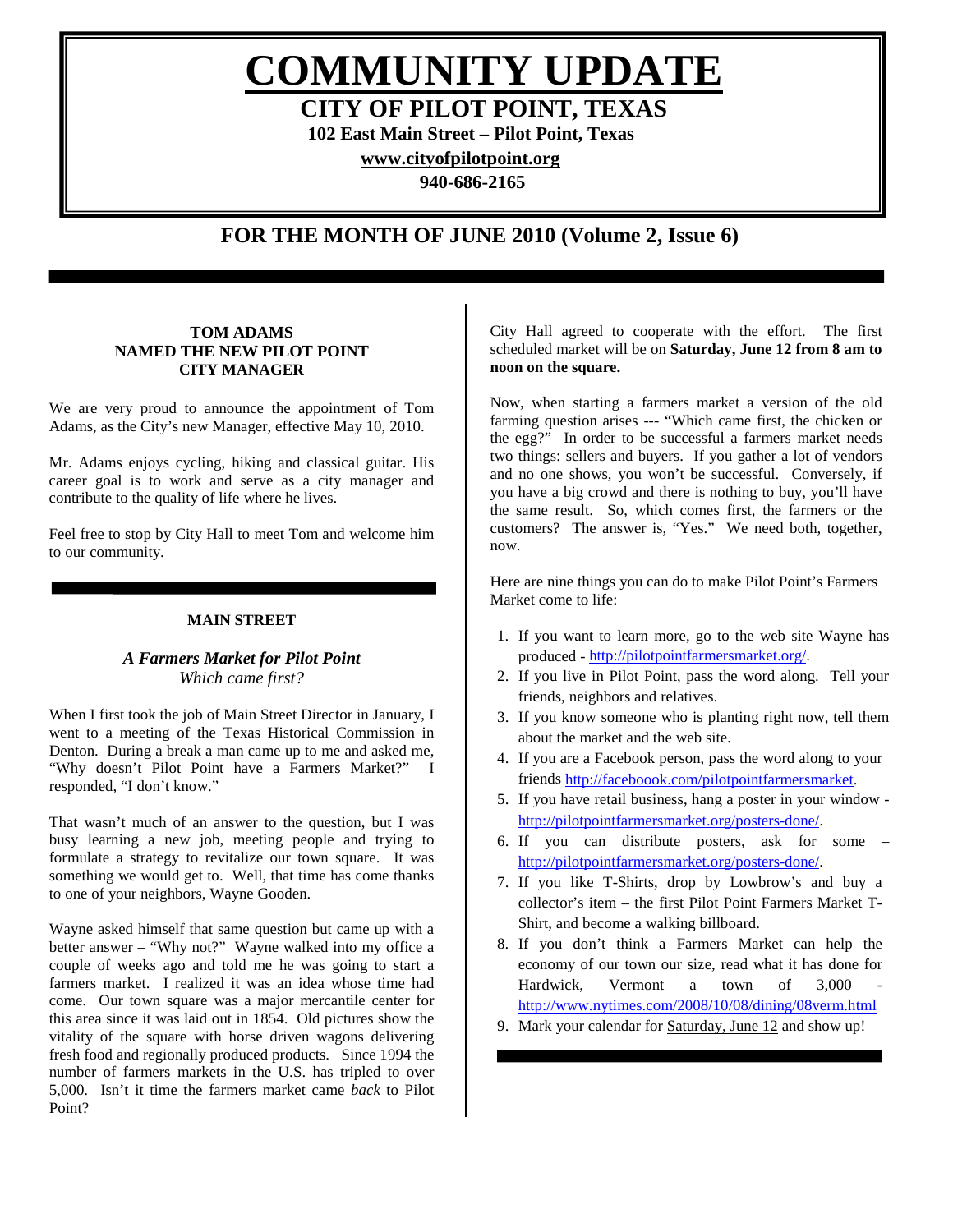# **LIBRARY**

# 324 South Washington St.

# Tuesday – Friday 8:30 AM – 5:30 PM Saturday 9:00 AM – 2:00 PM Closed on Sundays and Mondays

# *Summer Programs*

If you are 4 years old or older, *"Catch the Reading Express"* at the Pilot Point Community Library this summer at these awesome children's programs:

- Tuesday June  $8^{th}$  @ 10:00 A.M.: Dazzling Express Bubble Show
- Tuesday June  $15<sup>th</sup>$  @ 10:00 A.M.: Whirled On a String/Spinning Arts
- Tuesday June  $22^{nd}$  @ 11:00 A.M.: Miki the Performing Monkey Show
- Tuesday June  $29<sup>th</sup>$  @ 10:00 A.M.: Magic Reading Railroad with Brett Roberts
- Wednesday July  $7<sup>th</sup>$  @ 11:00 A.M.: Magician Gerald Edmundson

Pick up your coupons and reading logs at the circulation desk beginning June  $1<sup>st</sup>$  to attend these amazing FREE performances and earn cool rewards. Readers ages 5 to 17 can exchange a completed reading log for a prize for every 300 minutes of reading all summer long. Program attendance is not required to earn prizes.

Also beginning June  $1<sup>st</sup>$ , young teens and older tweens ages 12 through 17 are invited to attend *Creative Teens on Tuesday* every Tuesday afternoon from 2:00 until 3:30 pm for the entire month of June and design lots of fun stuff using recycled materials. Although programs are free, space and materials are limited, so sign-up soon (and bring your own appropriate music on CDs).

Story time for ages 3 and up will continue all summer every Wednesday morning from 11:00 to 11:25.

For more information on library programs or to find out how to get a free library card, call the library at 686-5004 or visit us at www.pilotpointlibrary.org.

# **POLICE DEPARTMENT**

#### *Home Inventory*

If someone broke into your home or vehicle and stole your valuables, would you be able to provide the police with a descriptive list of items taken, including serial numbers and approximate values? For many people, the answer is no. If you are able to provide this information to officers, information about these items can be entered into a database that allows other police departments to find out if property they have recovered was stolen.

As you look around your home, you may be a little overwhelmed at the idea of cataloging your belongings. There are several computer programs available for free to help you, including *Know Your Stuff*, available from the Insurance Information Institute online at [www.knowyourstuff.org,](http://www.knowyourstuff.org/) and the *What You Own Home Inventory*, online at [www.whatyouown.org.](http://www.whatyouown.org/) Programs like these will help you inventory your valuables one room at a time. Many provide ways to include photographs and receipts as well. You may choose to start by inventorying your more valuable items, such as electronics and jewelry and adding on from there.

Remember that this information will also be useful when filing insurance claims, not only for theft, but also in case of fire or water damage.

## **CODE ENFORCEMENT**

#### *Garage Sale/Yard Sale Signs*

#### "They say that one man's junk is another mans treasure….and sometimes, one man's junk is just junk." **"Kim & Jason" by Jason W. Kotecki 2005**

The purpose of Code Enforcement is to assist city residents in improving and maintaining the neighborhoods in which they live. We need your help in achieving this goal.

Ordinance No. 421-04 spells out the requirements and restrictions for garage/yard sales and the signs for such sales. Although there are more requirements and restrictions in the actual ordinance, here are the things you should be aware of:

- 1. No new merchandise or merchandise acquired for the purpose of resale, shall be sold,
- 2. Personal property shall be sold only on the premises of a residential dwelling unit by the owner or lessee of such dwelling unit,
- 3. You can have two (2) sales a year, not to exceed three (3) days long for each sale.
- 4. One (1) sale sign is permitted, not to exceed three (3) square feet, upon the property where the sale is taking place,
- 5. Two (2) directional signs at a remote location, not to exceed three (3) square feet, shall be permitted,
- 6. Signs placed at a remote location are to be removed within three  $(3)$  days after the sale by the person $(s)$ holding the sale. **Such directional signs shall be freestanding, not attached to utility poles or city signposts**.
- 7. All signs must be located on private property and should not be placed in a drainage ditch or easement. It is strongly suggested you obtain permission from the property owner prior to putting your sign on their property.
- 8. Any other signs at any location remote from such said property are prohibited.
- 9. Sales conducted by official private nonprofit organizations shall be exempt from these requirements and restrictions.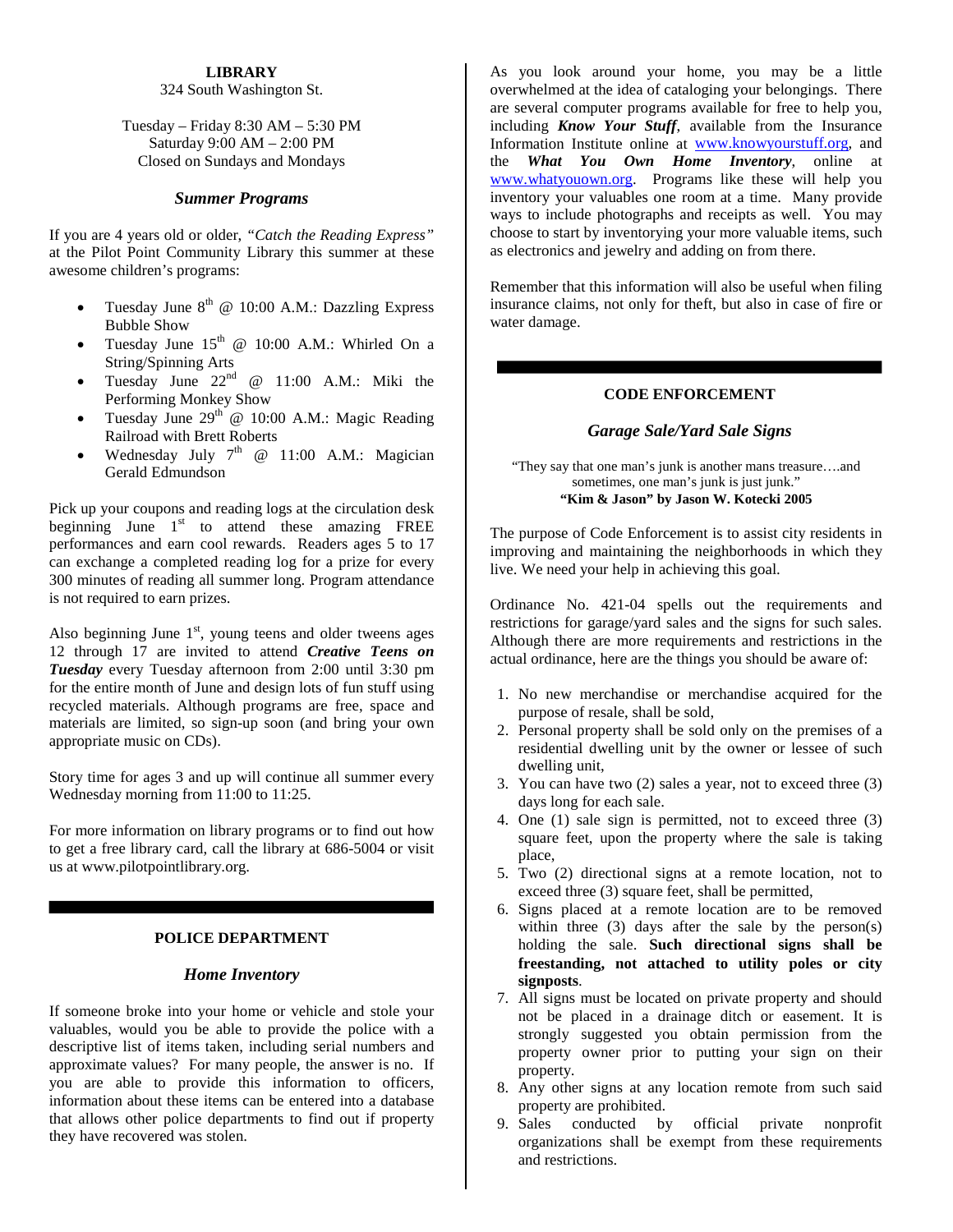If you are aware of a violation of this ordinance, any inoperable vehicles, parking in the yard, or high grass, or if you have any question please contact the Code Enforcement Officer at 940-686-2165 extension 25.

# **ANIMAL CONTROL**

As of June  $1<sup>st</sup>$ , 2010, the City of Pilot Point will be picking up cats. Due to the number of traps and kennels, ACO Rose will be very limited to the number of cats that can be picked up. The city ordinance states:

## **At large means:**

- (a) Off Premises. Any animal which is not restrained by means of a leash of sufficient strength and not more than six (6) feet in length to control the actions of such animal while off the owner's property.
- (b) On premises. Any animal not confined on premises of owner by substantial fence of sufficient strength and height to prevent the animal from escaping there from.

#### **Dog and Cat permits and tags:**

It shall be unlawful for any person to own, keep or harbor any dog or cat, within the city, unless a current registration tag has been issued for such animal.

City Tags are **\$5.00** per pet and can be picked up at City Hall during normal business hours. Cats and dogs must be registered with the City of Pilot Point. **Documentation of a current rabies vaccination is required at the time of registration.** Avoid a fine – register your pet(s) today!

# **FIRE/EMS/AMBULANCE**

# *Summer Heat Safety*

When the weather is hot, your body works overtime trying to stay cool. Excess heat escapes through sweating, exhalation of air and increased blood flow to the skin. Hot weather can overwhelm those mechanisms, leading to uncomfortable and oftentimes harmful symptoms. Heat problems are preventable with the proper precautions. Be aware and enjoy the summer.

#### **Symptoms of Heat-Induced Ailments**:

- Dehydration thirst, less frequent urination
- Prickly heat bumps irritating skin rash
- Cramps or painful muscle contractions
- Edema swelling of hands and feet
- Exhaustion / Fatigue characterized by clammy skin, paleness, dizziness, nausea, fever, and headache

Seek immediate medical help if you or someone else develops the following symptoms that may be a **Heat Stroke** – the most severe of heat illness which is a life threatening situation:

- Lethargy, sluggishness
- Rapid heart rate and breathing
- Confusion, disorientation, agitation, irritability
- High body temperature
- Intense muscle aches, fever, diarrhea or nausea
- Convulsion, fainting, seizure, loss of consciousness

# **Support for a Heat Stroke Victim**: while you are waiting for help to arrive you can assist the person by doing the following:

- Get the person out of the heat to a cooler environment take indoors if possible;
- Fan the person with a newspaper or towel to cool the body;
- Loosen or remove clothing and sprinkle the skin lightly with water;
- Elevate feet to direct blood flow back towards the head;
- If available: apply icepacks to the groin area or armpits.

# **Some people are at greater risk than others to suffer heatrelated illness:**

- Infants and young children;
- People aged 65 and older;
- People with mental illness;
- Those persons who are physically ill, or have heart disease or high blood pressure;
- Those persons who must work in / wear protective equipment: helmets, respirators, heavy clothing.

## **How to Beat the Heat – some prevention tips:**

- Drink more fluids such as water or electrolyte drinks (sports drinks) to prevent dehydration.
- Wear loose fitting, lightweight, light colored clothing.
- Avoid drinking liquids that contain caffeine, alcohol or large amounts of sugary sodas – these can cause a loss in body fluids.
- Stay indoors (if possible) in an air-conditioned place. If you do not have air conditioning go to a shopping mall, public library, or other indoor facilities - a few hours spent in these environments can help your body stay cooler.
- Electric fans may provide comfort, but when temperatures soar in the 90s, fans do little to prevent heat-related illness.
- NEVER leave the elderly, children or pets in a closed, parked vehicle.
- Medications consult your health care provider or pharmacist to see which medicines are affected by heat conditions.
- Limit exercise to moderate activity. Do not exert yourself. Try to exercise during cooler periods of the day such as early morning or late evening hours.
- Rest whenever necessary.

# Find us on<br>**facebook**